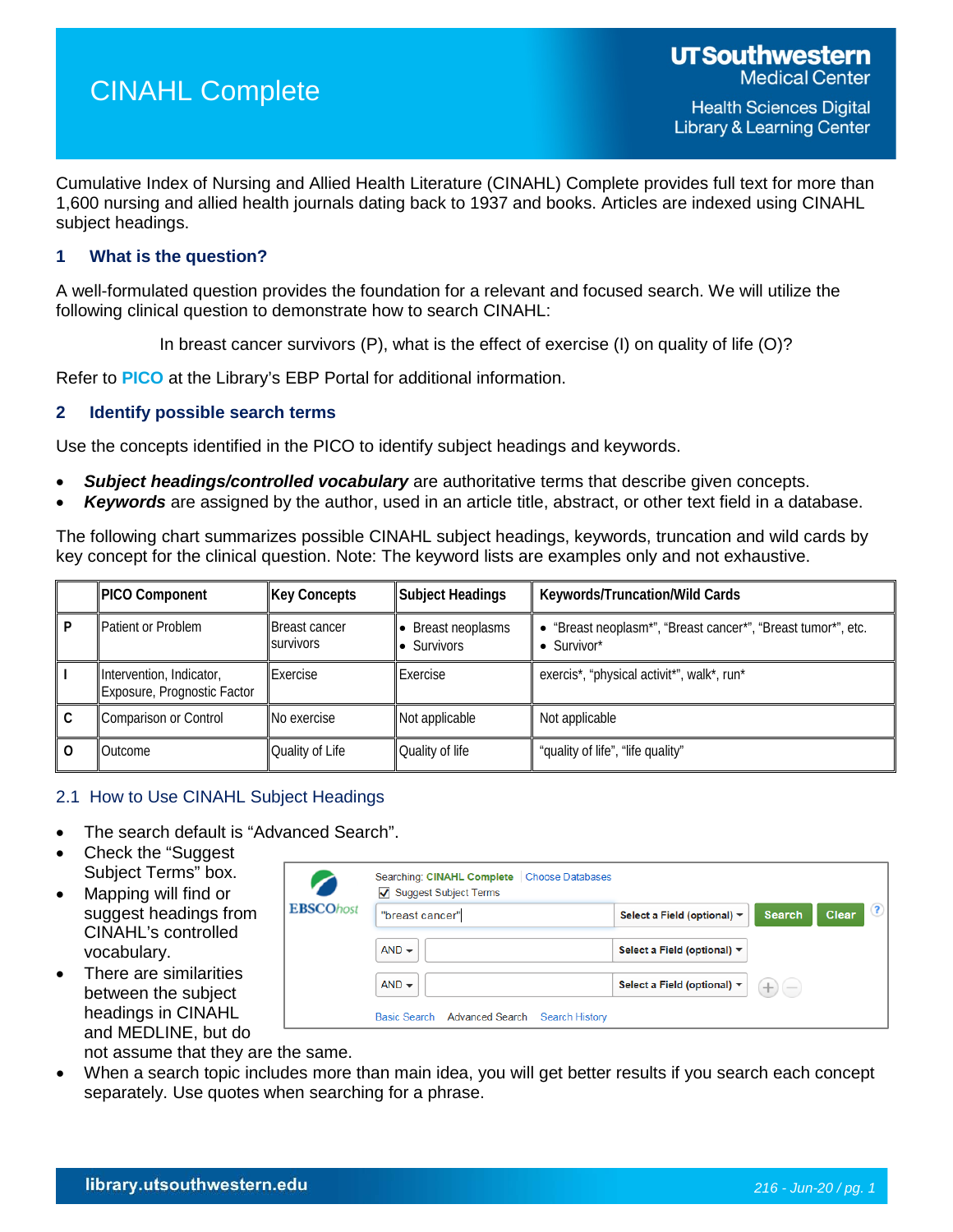| <b>Results For: breast cancer</b>          |                                     |  |                                                                 |  |
|--------------------------------------------|-------------------------------------|--|-----------------------------------------------------------------|--|
| $\Gamma$ Check box to<br>view subheadings. | Click linked term<br>for tree view. |  | Explode<br>Major<br>Scope<br>Concept<br>$^{(+)}$<br>$\circledR$ |  |
|                                            | Breast Cancer Use: Breast Neoplasms |  |                                                                 |  |
| breast cancer (Search as Keyword) (?)      |                                     |  |                                                                 |  |

- "Mapping Display" shows the best matches.
- Click the "Subject Heading" link to view its tree.
- If your search did not map to a desirable subject heading, select the box "Search as Keyword".

| <b>Back to</b><br><b>Tree View For: Breast Neoplasms</b><br><b>Term List</b>      |                         |                  |        | <b>Subheadings for: Breast Neoplasms</b>                                                 |                     | <b>Search Database</b>  |                  |
|-----------------------------------------------------------------------------------|-------------------------|------------------|--------|------------------------------------------------------------------------------------------|---------------------|-------------------------|------------------|
| Click linked term<br>$\Gamma$ Check box to<br>view subheadings.<br>for tree view. | Explode<br>$(+)$<br>(2) | Major<br>Concept | Scope  | Include All Subheadings<br>Or selections of more suprisaorigs to<br>restrict your search | <b>Search Term</b>  | Explode<br>$(+)$        | Major<br>Concept |
| $=$<br>Neoplasms                                                                  |                         |                  | $\Box$ | Analysis/AN<br>Blood/BL                                                                  | Breast<br>Neoplasms | $\overline{\mathbf{v}}$ | 23               |
| <b>E</b> Neoplasms by Site                                                        |                         |                  | $\Box$ | Blood Supply/BS                                                                          |                     |                         |                  |
| <b>El</b> Abdominal Neoplasms                                                     |                         |                  |        | Cerebrospinal Fluid/CF                                                                   |                     |                         |                  |
| <b>E</b> Bone Neoplasms                                                           |                         |                  | ▣      | T Chemically Induced/Cl 国                                                                |                     |                         |                  |
| $\overline{\blacktriangledown}$<br><b>E</b> Breast Neoplasms                      | $\overline{\vee}$       |                  | ⊜      | Classification/CL                                                                        |                     |                         |                  |
|                                                                                   |                         |                  |        | $\Box$ Complications $\Box$                                                              |                     |                         |                  |

In the Tree View, you can:

- **Explode** retrieves results that contain the subject heading and its narrower, more specific terms.
- *Major Concept* restricts results to a subset where the subject heading is considered the main focus of the article. Note: Focusing the search term at this point may greatly reduce the number of search results.
- **Scope** provides additional information about the subject heading or subheading.
- Click applicable subheadings to refine your subject heading term to specific topics; however, if you do not wish to restrict the focus of your search, then select "Include All Subheadings."
- Click "Search Database" to continue.

|        | Basic Search Advanced Search<br><b>Search History</b>                                                              |                         |                               |                                                           |  |  |  |  |  |
|--------|--------------------------------------------------------------------------------------------------------------------|-------------------------|-------------------------------|-----------------------------------------------------------|--|--|--|--|--|
|        | <b>Search History/Alerts</b>                                                                                       |                         |                               |                                                           |  |  |  |  |  |
|        | Print Search History Retrieve Searches<br>Retrieve Alerts Save Searches / Alerts                                   |                         |                               |                                                           |  |  |  |  |  |
|        | Select / deselect all Search with AND<br><b>Delete Searches</b><br>Search with OR<br><b>Refresh Search Results</b> |                         |                               |                                                           |  |  |  |  |  |
|        | Search<br><b>ID#</b>                                                                                               | <b>Search Terms</b>     | <b>Search Options</b>         | <b>Actions</b>                                            |  |  |  |  |  |
|        | <b>S4</b>                                                                                                          | MH "Quality of Life+")  | Search modes - Boolean/Phrase | View Results (103.878) A View Details C Edit              |  |  |  |  |  |
| u      | S <sub>3</sub>                                                                                                     | MH "Exercise+")         | Search modes - Boolean/Phrase | View Results (101,292) ( View Details   G Edit            |  |  |  |  |  |
| □      | S <sub>2</sub>                                                                                                     | MH "Survivors+")        | Search modes - Boolean/Phrase | View Results (22,906) <i>L</i> View Details <b>Z</b> Edit |  |  |  |  |  |
| $\Box$ | S <sub>1</sub>                                                                                                     | MH "Breast Neoplasms+") | Search modes - Boolean/Phrase | View Results (73,856) <i>U</i> View Details <i>D</i> Edit |  |  |  |  |  |

- Repeat the search process with the remaining subject headings: survivors, exercise, and quality of life.
- Click "Search History" to keep track of the search strategy.

## 2.2 How to Use Keywords

Supplement the subject heading search with keywords when the topic is too new to have subject headings or too few results are retrieved.

- Uncheck the "Suggest Subject Terms" checkbox.
- Choose a specific field from "Select a Field" to search; if you don't select one, the search will be completed in the default search fields.
- Use quotes to search a phrase.
- Use asterisk to truncate a word or phrase to locate all possible variations. (*"Breast Cancer\*" = "Breast Cancer", "Breast Cancers"*).

| <b>EBSCOhost</b> | Searching: CINAHL Complete<br><b>Choose Databases</b><br><b>Suggest Subject Terms</b> |                                                |                                                                                                                                                                                                                                                                                                                                                                                                                                                                            |  |
|------------------|---------------------------------------------------------------------------------------|------------------------------------------------|----------------------------------------------------------------------------------------------------------------------------------------------------------------------------------------------------------------------------------------------------------------------------------------------------------------------------------------------------------------------------------------------------------------------------------------------------------------------------|--|
|                  | "breast cancer"                                                                       | Select a Field (optional) $\blacktriangledown$ | $\circled{?}$<br>Clear<br><b>Search</b>                                                                                                                                                                                                                                                                                                                                                                                                                                    |  |
|                  |                                                                                       | Select a Field (optional)                      |                                                                                                                                                                                                                                                                                                                                                                                                                                                                            |  |
|                  | $AND -$                                                                               | <b>TX All Text</b>                             |                                                                                                                                                                                                                                                                                                                                                                                                                                                                            |  |
|                  | $AND -$                                                                               | TI Title                                       | $\frac{1}{2} \left( \frac{1}{2} \right) \left( \frac{1}{2} \right) \left( \frac{1}{2} \right) \left( \frac{1}{2} \right) \left( \frac{1}{2} \right) \left( \frac{1}{2} \right) \left( \frac{1}{2} \right) \left( \frac{1}{2} \right) \left( \frac{1}{2} \right) \left( \frac{1}{2} \right) \left( \frac{1}{2} \right) \left( \frac{1}{2} \right) \left( \frac{1}{2} \right) \left( \frac{1}{2} \right) \left( \frac{1}{2} \right) \left( \frac{1}{2} \right) \left( \frac$ |  |
|                  |                                                                                       | <b>AU Author</b>                               |                                                                                                                                                                                                                                                                                                                                                                                                                                                                            |  |
|                  | Basic Search Advanced Search Search History                                           | <b>AB Abstract</b>                             |                                                                                                                                                                                                                                                                                                                                                                                                                                                                            |  |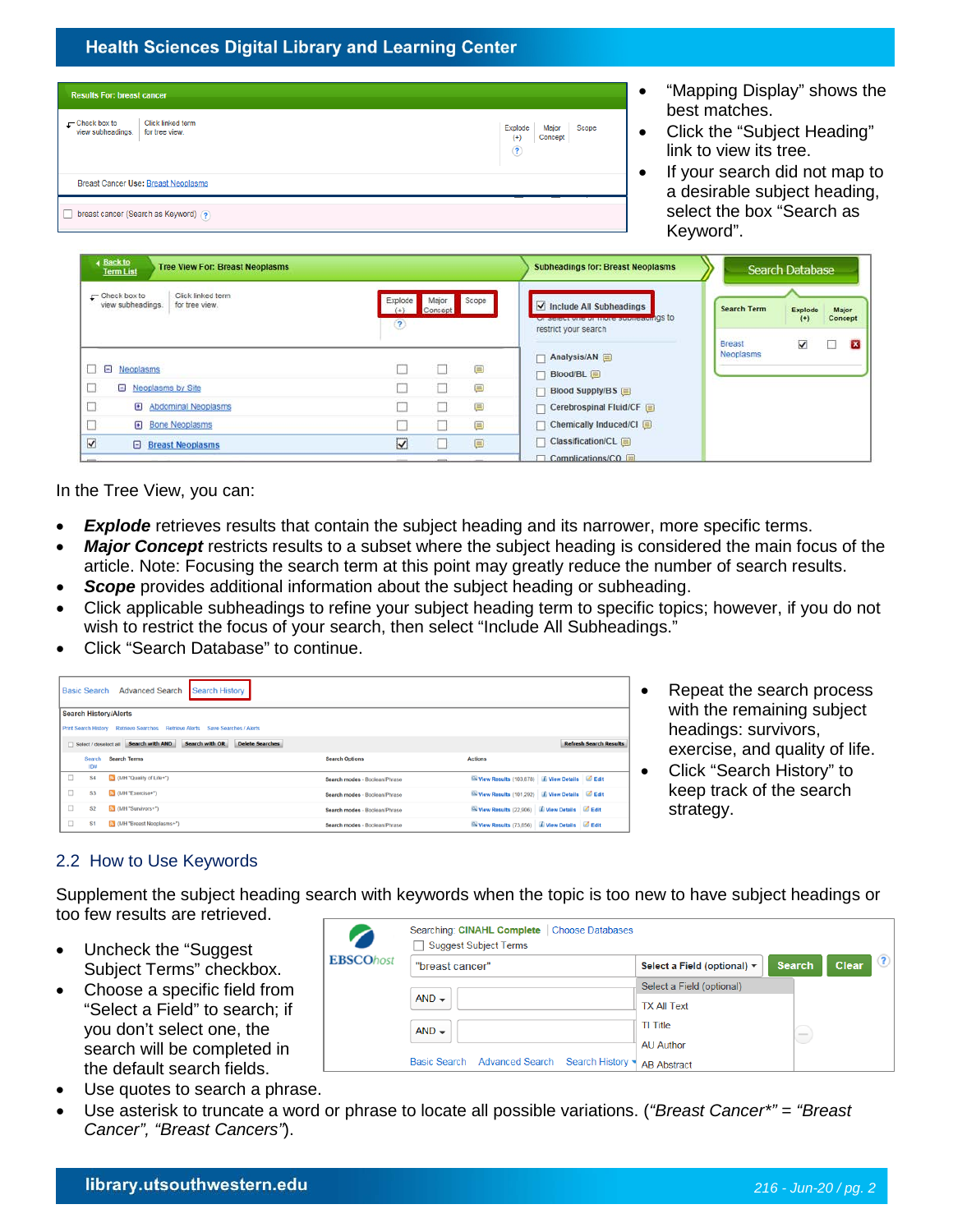#### **3 Perform the Search**

To be comprehensive, search using both subject headings/controlled vocabulary and keywords. Search one concept at a time versus multiple concepts simultaneously to reduce errors when applying Boolean operators and other connectors. This approach allows the searcher to recombine concepts or try new combinations.

| <b>Boolean</b><br>Operator | <b>Example</b>       | <b>Results</b>                                                                                                                                                                        | Use Boolean operators (OR, AND, NOT) to                                                                                                     |
|----------------------------|----------------------|---------------------------------------------------------------------------------------------------------------------------------------------------------------------------------------|---------------------------------------------------------------------------------------------------------------------------------------------|
| <b>OR</b>                  | anorexia OR bulimia  | <b>OR</b> creates a set that contains<br>any of the search terms. Use OR<br>to combine synonyms, spelling<br>variations or related terms. OR<br>means more.                           | combine search terms.<br>Note: Searching one concept at a time allows the<br>searcher to try different combinations of the<br>search terms. |
| <b>AND</b>                 | anorexia AND bulimia | <b>AND</b> creates a set that contains<br>all of the search terms. Use AND<br>to find citations which are "about"<br>all of the concepts and answers<br>the question. AND means less. |                                                                                                                                             |
| <b>NOT</b>                 | anorexia NOT bulimia | <b>NOT</b> is used to create a set that<br>excludes results from the<br>unwanted concept. NOT is the<br>least used Boolean operator -<br>use carefully. NOT means less.               |                                                                                                                                             |

|        |                             | <b>Search History/Alerts</b> |                        |                        |                               |                                                            |                               |
|--------|-----------------------------|------------------------------|------------------------|------------------------|-------------------------------|------------------------------------------------------------|-------------------------------|
|        | <b>Print Search History</b> | <b>Retrieve Searches</b>     |                        | <b>Retrieve Alerts</b> | Save Searches / Alerts        |                                                            |                               |
|        | □ Select / deselect all     |                              | <b>Search with AND</b> | <b>Search with OR</b>  | <b>Delete Searches</b>        |                                                            | <b>Refresh Search Results</b> |
|        | Search<br>ID#               | <b>Search Terms</b>          |                        |                        | <b>Search Options</b>         | <b>Actions</b>                                             |                               |
| □      | S <sub>5</sub>              | S1 AND S2 AND S3 AND S4      |                        |                        | Search modes - Boolean/Phrase | View Results (123) <i>i</i> View Details <i>i</i> Edit     |                               |
| □      | S <sub>4</sub>              | MH "Quality of Life+")       |                        |                        | Search modes - Boolean/Phrase | View Results (103,878) <i>I</i> View Details <i>I</i> Edit |                               |
| □      | S <sub>3</sub>              | MH "Exercise+")              |                        |                        | Search modes - Boolean/Phrase | View Results (101,292) <i>I</i> View Details <i>L</i> Edit |                               |
| $\Box$ | S <sub>2</sub>              | MH "Survivors+")             |                        |                        | Search modes - Boolean/Phrase | View Results (22,906)                                      | View Details Edit             |
| □      | S <sub>1</sub>              | MH "Breast Neoplasms+")      |                        |                        | Search modes - Boolean/Phrase | View Results (73.856)                                      | View Details Edit             |

Click "Search ID#s" to combine search results with **AND/OR**.

- To combine synonyms or related terms, use **OR**. **OR** increases the number of citations.
- To combine terms that may answer the clinical question (i.e., S1, S2, S3, S4), use **AND**. **AND** decreases the number of citations.

#### **4 Apply Limits**

The terms "limits" and "filters" are often used interchangeably. Applying limits can produce results that are focused and well-defined.

|                                                                                                                                     | <b>Search History/Alerts</b> |                               |                                        |  |  |  |  |
|-------------------------------------------------------------------------------------------------------------------------------------|------------------------------|-------------------------------|----------------------------------------|--|--|--|--|
| Print Search History Retrieve Searches Retrieve Alerts Save Searches / Alerts                                                       |                              |                               |                                        |  |  |  |  |
| <b>Delete Searches</b><br><b>Search with AND</b><br><b>Search with OR</b><br><b>Refresh Search Results</b><br>Select / deselect all |                              |                               |                                        |  |  |  |  |
| ID#                                                                                                                                 | Search Search Terms          | <b>Search Options</b>         | <b>Actions</b>                         |  |  |  |  |
| S5                                                                                                                                  | S1 AND S2 AND S3 AND S4      | Search modes - Boolean/Phrase | View Results (123) I View Details Edit |  |  |  |  |

1. To limit results, under "Actions", click "View Results" on the applicable search statement.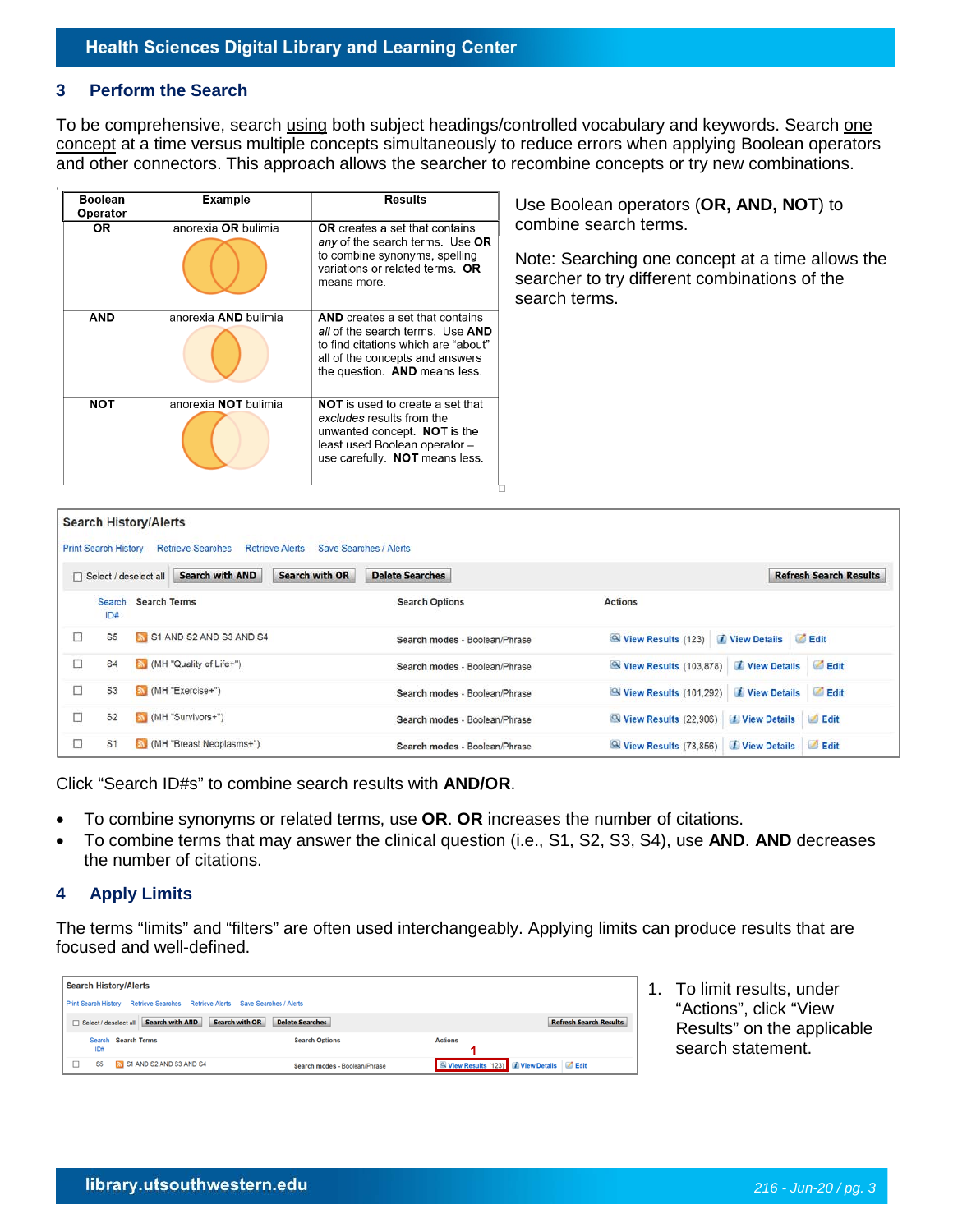| <b>Refine Results</b>       |
|-----------------------------|
| <b>Current Search</b>       |
| Boolean/Phrase:             |
| S1 AND S2 AND S3 AND<br>S4  |
| <b>Limit To</b>             |
| $\Box$ Full Text            |
| References Available        |
| □ Abstract Available        |
| UTSW Image Archives<br>Only |
| UTSW Institutional          |
| <b>Repository Only</b>      |
| 1998 Publication Date 2019  |
|                             |
| 2<br>Show More              |

- 2. In Left Side bar under "Refine Results", click "Show More" in the "Limit To" section.
- 3. Select the appropriate limits in the "Search Options". For example:
	- − Peer Reviewed
	- − English Language
	- − Publication Date
	- − Publication Type

**[Clinical Queries filters](https://hiru.mcmaster.ca/hiru/HIRU_Hedges_home.aspx)** are high quality Evidence-Based Practice search filters created by McMaster University. For each Clinical Query (i.e., Review, Therapy, etc.), you can choose from *Sensitivity* (i.e., most relevant articles but probably some less relevant ones), *Specificity* (i.e., mostly relevant articles but probably omitting a few), or *Best Balance* (i.e., combination that optimizes the trade-off between sensitivity and specificity).

| 3<br>Search Options                                                                                                             |                                                                                                               |
|---------------------------------------------------------------------------------------------------------------------------------|---------------------------------------------------------------------------------------------------------------|
|                                                                                                                                 | Reset   Search                                                                                                |
| Search Modes and Expanders                                                                                                      |                                                                                                               |
| Search modes (?)<br>C Societan/Phrase<br>C Find all my search terms.<br>Find any of my search terms<br>SmartText Searching Hitt | Apply equivalent subjects<br>Apply related words<br>Also search within the full text of the articles<br>▫     |
| Limit your results                                                                                                              |                                                                                                               |
| Full Test<br>o                                                                                                                  | References Available<br>o                                                                                     |
| <b>Abstract Available</b><br>o                                                                                                  | Published Date<br>Month.<br>$v$ Year<br>Month.<br>Year.<br>w.                                                 |
| Author                                                                                                                          | Publication                                                                                                   |
| English Language<br>58                                                                                                          | <b>Peer Raviewed</b><br>ø                                                                                     |
| Research Article<br>o                                                                                                           | Exclude Pre-CINAHL<br>Ω                                                                                       |
| Search Only Pre-CINAHL<br>ο                                                                                                     | Exclude MEDLINE records<br>o                                                                                  |
| CE Module<br>o                                                                                                                  | Evidence Based Practice                                                                                       |
| Meta Synthesis                                                                                                                  | <b>Clinical Queries</b><br>Therapy - High Sensitivity<br>Therapy - High Specificity<br>Therapy - Best Balance |
| <b>Human</b>                                                                                                                    | First Author is Nurse                                                                                         |
| Any Author is Nurse                                                                                                             | Randomized Controlled Trials                                                                                  |

## **5 Review, Output Options and Save/Retrieve**

#### 5.1 Review

- Review results from selected "Search ID#".
- Each citation lists the journal title; article title; author(s); date, volume, issue, and/or pages; and abstract, if available.
- Click the blue "Folder" icon to add article(s) of interest to your Folder; the blue folder turns yellow after the article is added. To remove article, click the folder again.

### 5.2 Output Options

- Click the "Folder View" link to view the citations in your folder.
- Print, e-mail, save, or export citations to EndNote or another citation manager.
- To save your search strategy and results, create an EBSCO account. If you do not, the search strategy and folder citations will be deleted when you exit CINAHL.

| Publications<br>New Search                                                       | <b>CINAHL Subject Headings</b><br><b>Evidence-Based Care Sheets</b><br>More +                                                                                                                                                                                                                                                                                                        |  |  | Sign Out & Folder Preferences | Languages - | Help                                                         | Exit                             |
|----------------------------------------------------------------------------------|--------------------------------------------------------------------------------------------------------------------------------------------------------------------------------------------------------------------------------------------------------------------------------------------------------------------------------------------------------------------------------------|--|--|-------------------------------|-------------|--------------------------------------------------------------|----------------------------------|
| <b>EBSCOnou</b>                                                                  |                                                                                                                                                                                                                                                                                                                                                                                      |  |  |                               |             | <b>UNIV OF TEXAS</b><br>SOUTHWESTERN MED<br>CENTER AT DALLAS |                                  |
| a Lil My Folder<br>Articles (2)<br>Images (0)<br>Videos (0)                      | <b>My Folder: Articles</b><br>$1 - 2$ of $2$<br>Date Added =<br>Page Options<br>Page: 1                                                                                                                                                                                                                                                                                              |  |  |                               |             |                                                              | Sel E-mail                       |
| Companies (0)<br>Pages (0)<br>$e$ Books $(0)$<br>audioBooks (0)<br>Checkouts (0) | Soloct / dosoloct all<br>Delete Items<br>Copy To D<br>Move To V<br>1. Exercise Intervention Improves Clinical Outcomes, but the "Time of Session" is Crucial for Better Quality of<br>Life in Breast Cancer Survivors: A Systematic Review and Meta-Analysis.                                                                                                                        |  |  |                               |             |                                                              | Save as File<br><b>Bo</b> Export |
| Holds (0)<br>Notes (0)                                                           | (includes abstract) Hong, Feng: Ye, Weibing, Kuo, Chia-Hua; Zhang, Yong; Qian, Yongdong, Korivi, Malikarjuna; Cancers, May2019; 11(5): 706.<br>(1p) (Article) ISSN: 2072-6694 AN: 136751061, Database: CINAHL Complete<br>Abstract: This study examined the effects of exercise intervention on the quality of life (QoL), social functioning (SF), and physical functioning (PF) of |  |  |                               |             |                                                              |                                  |

| S1                                    | Ed (MH "Breast Necolasms+")                  | Search modes - Boolean/Phrase                                                                                                                                                                                                                                                                                                                                                                                                                        |                             | Si View Results (73.856) [ View Details   Edit         |  |
|---------------------------------------|----------------------------------------------|------------------------------------------------------------------------------------------------------------------------------------------------------------------------------------------------------------------------------------------------------------------------------------------------------------------------------------------------------------------------------------------------------------------------------------------------------|-----------------------------|--------------------------------------------------------|--|
| <b>Refine Results</b>                 | Search Results: 1 - 39 of 39                 | <b>Clotho Menamed +</b>                                                                                                                                                                                                                                                                                                                                                                                                                              | G Sharp -<br>Page Options = | Folder has items<br><sup>O</sup> Exercise Intervention |  |
| Current Search                        |                                              |                                                                                                                                                                                                                                                                                                                                                                                                                                                      |                             | limp.                                                  |  |
| Boolean/Phrase:<br><b>S7 OR S8</b>    |                                              | 1. Exercise Intervention Improves Clinical Outcomes, but the "Time of Session" is Crucial for Better<br>Quality of Life in Breast Cancer Survivors: A Systematic Review and Meta-Analysis.                                                                                                                                                                                                                                                           |                             | D Unveling the Promise<br>$ct$ .                       |  |
|                                       | E<br>(Article) ISSN: 2072-6694 AN: 136751061 | (includes abstract) Hong, Feng; Ye, Weibing; Kuo, Chie-Hua; Zhang, Yong; Qian, Yongdong; Korivi, Mallikanuna; Cancers, May2019; 11(5); 706; (1p)<br>Abstract. This study examined the effects of exercise intervention on the quality of life (QoL), social functioning (SF), and physical functioning (PF) of                                                                                                                                       |                             | <sup>O</sup> What Works in<br><b>Student Ret</b>       |  |
| Limit To                              | Academic<br><b>Journal</b>                   | treast cancer survivors, and identified the responsible and optimal exercise characteristics for amelioration of outcomes. Randomized controlled trials                                                                                                                                                                                                                                                                                              |                             | Go to: Folder View                                     |  |
| TT Full Text                          |                                              | (RCTs) that adopted exercise intervention and measured the QoL. SF, and PF of breast cancer patients were included. We used meta-analysis to                                                                                                                                                                                                                                                                                                         |                             |                                                        |  |
| References Available                  |                                              | calculate the pooled effect, and meta-regression to identify the responsible exercise characteristics (type, frequency, duration, and time). Subgroup<br>analysis assessed the optimal "time of session" for an irrproved QoL. The Cochrane risk-of-bias tool was used to determine the quality of studies. In the                                                                                                                                   |                             |                                                        |  |
| Abstract Available                    |                                              | systematic review, we included 26 RCTs with a total of 1892 breast cancer patients, whilst 18 trials were considered for meta-analysis (exercise = 602)                                                                                                                                                                                                                                                                                              |                             |                                                        |  |
| UTSW Image Archives<br>Only           |                                              | control = 603). The pooled effect showed that exercise intervention substantially improved the QoL (standardized mean difference (SMD) = 0.35: P =<br>61%; 95% confidence infernal (CI): 0.15-0.54; p = 0.0004); SF (SMD = 0.20; P = 16%; 95% CL0.08-0.32; p = 0.001), and PF (SMD = 0.32; P = 32%;<br>95% CL0.20-0.44; p < 0.00001). Meta-regression analysis showed that improved Gol, was associated (p = 0.041) with the "time of session". More |                             |                                                        |  |
| UTSW Institutional<br>Repository Only |                                              | specifically, sessions conducted for medium-time (>45 to 560 min; p = 0.03) and longer-time (>60 to 90 min; p = 0.005) considerably improved the QoE.<br>whilst shorter-time (545 min; p = 0.15) did not. To summarize, exercise interventions improved the QoL. SF, and PF of breast cancer survivors, where the<br>"time of session" appeared to be crucial for an effective improvement in the QoL.                                               |                             |                                                        |  |
| 2009 Publication Date 2019            |                                              |                                                                                                                                                                                                                                                                                                                                                                                                                                                      |                             |                                                        |  |
|                                       |                                              | Subjects: Exercise: Quality of Life; Breast Neoplasms; Cancer Survivors Psychosocial Factors; Functional Status                                                                                                                                                                                                                                                                                                                                      |                             |                                                        |  |
| Show Move                             | <b>HTML Full Text</b>                        | PDF Full Text                                                                                                                                                                                                                                                                                                                                                                                                                                        |                             |                                                        |  |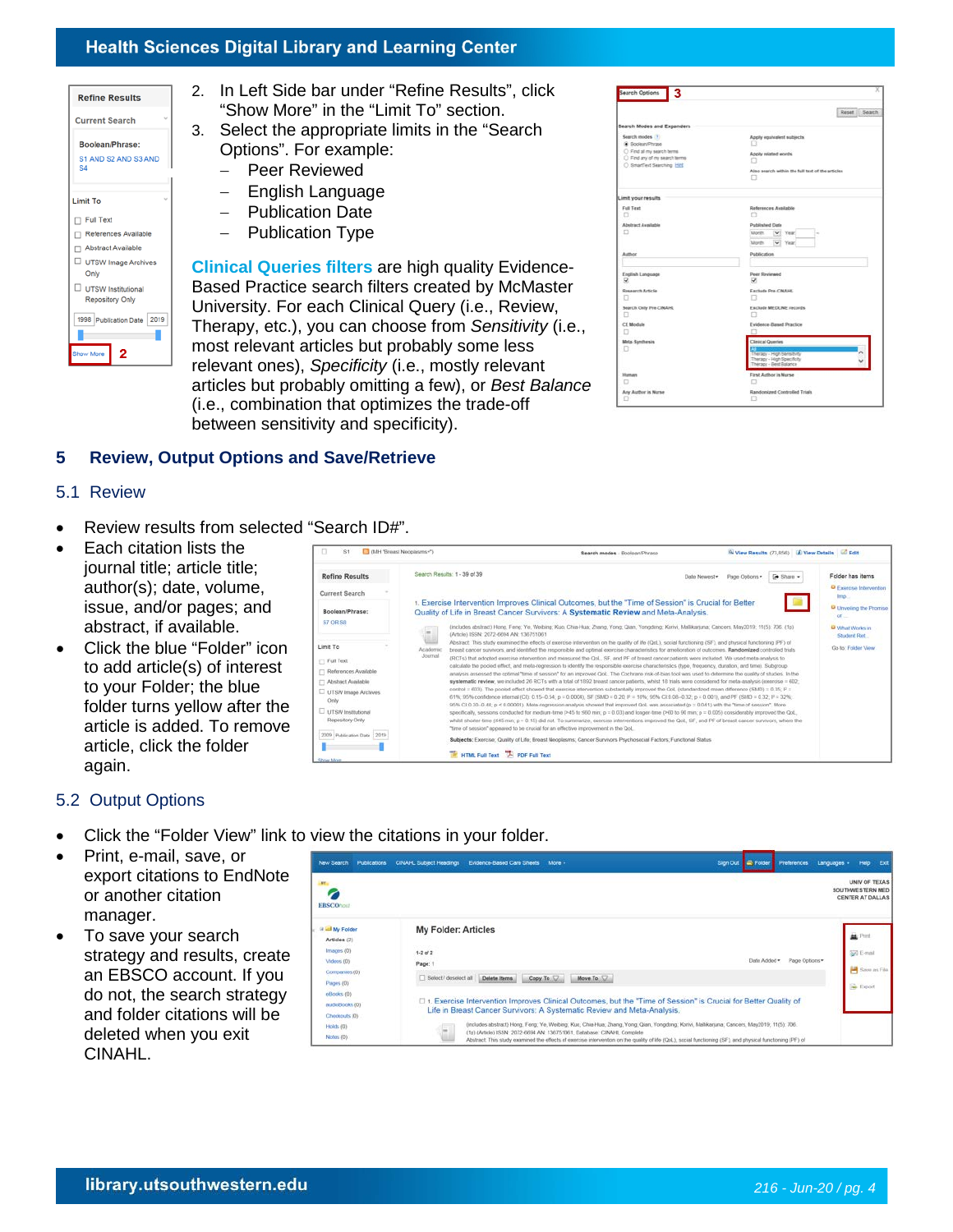To export to EndNote:

- Click on "Direct Export in RIS Format."
- Click "Save" to export.

| <b>Export Manager</b>                              |                                                                                                                |
|----------------------------------------------------|----------------------------------------------------------------------------------------------------------------|
| <b>BSCOhost</b><br><b>Back</b>                     |                                                                                                                |
| Save E-mail                                        |                                                                                                                |
| Number of items to be saved: 2                     |                                                                                                                |
| $\Box$ Remove these items from folder after saving |                                                                                                                |
| Save                                               | Save citations to a file formatted for:                                                                        |
|                                                    | <sup>●</sup> Direct Export in RIS Format (e.g. CITAVI, EasyBib, EndNote, ProCite,<br>Motorcare Heroese Totonal |

#### 5.3 Setting up an Account

| <b>Reaches Publishers CHAR Healthpy Exhibits Dead Care States - Most -</b><br>on in to My EBSCOhost |                                              | These measures (present) two but | Click the "Sign In" link and<br>choose "Create a New<br>Account". |
|-----------------------------------------------------------------------------------------------------|----------------------------------------------|----------------------------------|-------------------------------------------------------------------|
|                                                                                                     | Sign in to access your personatized account. |                                  | Use your UTSW email address.                                      |

## 5.4 Saving/Retrieving Searches and Alerts

| <b>Search History/Alerts</b> |                |                          |                                                 |                                                             |
|------------------------------|----------------|--------------------------|-------------------------------------------------|-------------------------------------------------------------|
| <b>Print Search History</b>  |                | <b>Retrieve Searches</b> | Retrieve Alerts Save Searches / Alerts          |                                                             |
| Select / deselect all        |                | Search with AND          | <b>Search with OR</b><br><b>Delete Searches</b> | <b>Refresh Search Results</b>                               |
|                              | Search<br>ID#  | <b>Search Terms</b>      | <b>Search Options</b>                           | <b>Actions</b>                                              |
| □                            | S5             | S1 AND S2 AND S3 AND S4  | Search modes - Boolean/Phrase                   | View Results (123) I View Details Edit                      |
| □                            | S4             | MH "Quality of Life+")   | Search modes - Boolean/Phrase                   | View Results (103,878) L View Details Edit                  |
| □                            | S <sub>3</sub> | MH "Exercise+")          | Search modes - Boolean/Phrase                   | View Results (101,292) <i>ii</i> View Details <b>d</b> Edit |
| □                            | S2             | MH "Survivors+")         | Search modes - Boolean/Phrase                   | E. Grant<br>Details <b>Bu</b> Edit<br>View Results          |
| □                            | S1             | MH "Breast Neoplasms+")  | Search modes - Boolean/Phrase                   | , (2)<br><b>MY</b>                                          |
|                              |                |                          |                                                 | a Doole                                                     |

#### To **save**, click on "Save Searches/Alerts".

You can save as:

- *Saved Search (Permanent)* to save, reexecute, or edit your search
- *Saved Search (Temporary)* to save for 24 hours
- *Alert* to run your search on a regular schedule and forward results to your email address

| <b>MY</b><br>4 Back<br><b>EBSCOhost</b> | . (?)                                                                              |
|-----------------------------------------|------------------------------------------------------------------------------------|
| <b>Folder List</b>                      |                                                                                    |
|                                         | Name of Search/Alert CINAHL - Breast Cancer Survivors Exercise                     |
| Description                             |                                                                                    |
| Date Created                            | 3/30/2018                                                                          |
| <b>Databases</b>                        | <b>CINAHL Complete</b>                                                             |
| <b>Search Strategy</b><br>Interface     | <b>EBSCOhost</b>                                                                   |
| Save Search As                          | Saved Search (Permanent)<br>$\bigcirc$ Saved Search (Temporary, 24 hours)<br>Alert |
| Save                                    | Cancel                                                                             |



#### To **retrieve**, click on "Search History."